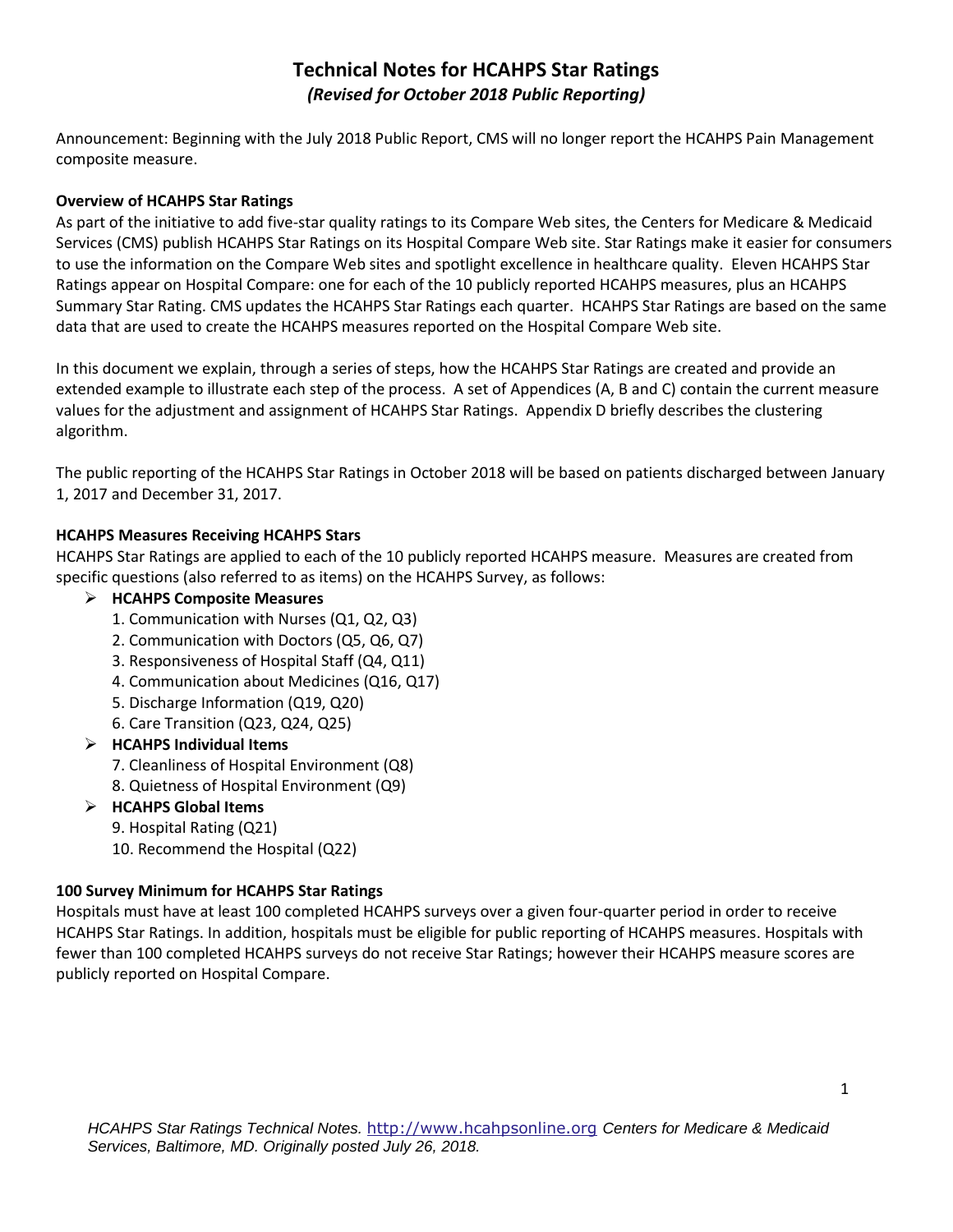## **Construction and Adjustment of HCAHPS Linear Scores**

CMS employs all survey responses in the construction of the HCAHPS Star Ratings. The responses to the survey items used in each HCAHPS measure (shown below) are scored linearly, adjusted, rescaled, averaged across quarters, and rounded to produce a 0-100 linear-scaled score ("Linear Score"). The five steps occur as follows:

## **One: Linear scoring**

The Linear Score used in HCAHPS Star Ratings is closely related to the "top-box," "middle-box" and "bottom-box" scores publicly reported on the Hospital Compare Web site.

Individual responses to the HCAHPS Survey are scored as follows:

### **For items 1-9, 11, and 16-17:**

 $\triangleright$  "Never" = 1; "Sometimes" = 2; "Usually" = 3; and "Always" = 4

## **For items 19 and 20:**

 $\triangleright$  "No" = 0; and "Yes" = 1

## **For item 21:**

 $\triangleright$  Hospital Rating "0" = 0; Hospital Rating "1" = 1; Hospital Rating "2" = 2 ... Hospital Rating "10" = 10 **For item 22:** 

 $\triangleright$  "Definitely No" = 1; "Probably No" = 2; "Probably Yes" = 3; and "Definitely Yes" = 4

## **For items 23, 24, and 25:**

 $\triangleright$  "Strongly Disagree" = 1; "Disagree" = 2; "Agree" = 3; and "Strongly Agree" = 4

The item responses are averaged at the hospital level to form the hospital-level mean for each measure.

## **Two: Adjustment of HCAHPS linear scores**

CMS applies adjustments for the effects of patient mix, survey mode, and quarterly weighting through a series of steps, as follows.

First, CMS applies patient-mix adjustment (PMA) to quarterly HCAHPS scores to account for the tendency of certain patient sub-groups to respond more positively or negatively to the HCAHPS Survey. PMA enables fair comparisons across hospitals by adjusting hospital scores as if all hospitals had an identical mix of patient characteristics. The patientmix adjustment table can be found in Appendix A (Table 1). Appendix A (Table 2) also contains the national means for patient-mix variables. These adjustments are applied to HCAHPS scores on the scale shown above. These values are shown for each answer option on the survey instrument. Additional information about the application of the HCAHPS patient-mix adjustments, including the definition of the PMA factors, can be found in the documents on the HCAHPS On-Line Web site[, www.hcahpsonline.org,](http://www.hcahpsonline.org/) under the *"Mode & Patient-Mix Adj"* button.

Second, HCAHPS quarterly scores are adjusted for the effect of mode of survey administration (mail, telephone, mixed mode or Interactive Voice Response). CMS derived the survey mode adjustments from a large-scale, randomized mode experiment. The mode adjustments are included in Appendix B. Similar to PMA, these adjustment are applied on the original scale shown on the HCAHPS survey instrument for each measure. For detailed information about the mode experiment and survey mode adjustment, please see [www.hcahpsonline.org.](http://www.hcahpsonline.org/)

If the measure is a multi-item composite, averaging of items within composites takes place at this point.

### **Three: Rescaling of HCAHPS linear adjusted scores**

Each adjusted HCAHPS linear measure score on the original scale (shown above) is then transformed into a 0-100 linearscaled score using the following conversion: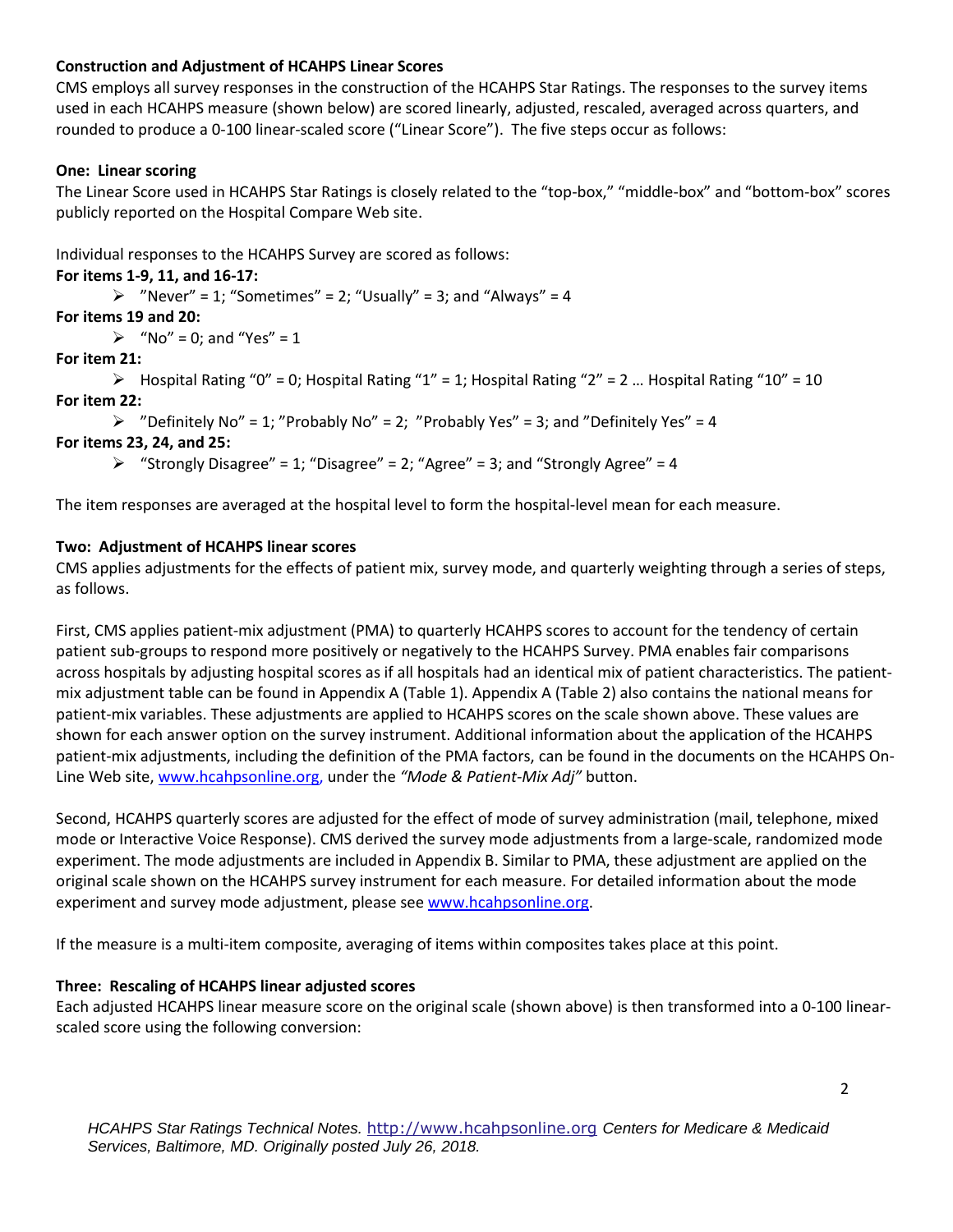The PMA- and mode-adjusted hospital-level measure mean, **M**, minus the lowest possible response to the measure, **R**, divided by the highest possible response to the measure, **K**, minus the lowest response, R. An example follows:

$$
100*\frac{M-R}{K-R}
$$

#### **Four: Weighted Average of Quarters of HCAHPS linear scores**

The four-quarter averages of HCAHPS linear scores are weighted proportionately to the number of eligible patients seen by the hospital in each quarter of the reporting period. Specifically, each quarter's score has a quarterly weight equal to that quarter's eligible discharge size divided by the total eligible discharge size for the four quarters that make up the reporting period.

#### **Five: Rounding of HCAHPS linear scores**

The four-quarter averages of HCAHPS linear scores are rounded to integer values (whole numbers) using standard rounding rules, as follows:

If the unrounded four-quarter average is less than [X.5], then round down to nearest whole integer. If the unrounded four-quarter average is equal to or greater than [X.5], then round up to nearest whole integer.

#### **An example of the calculation of an HCAHPS Linear Score**

The following is an example of the construction and adjustment of an HCAHPS linear score.

#### **Step 1: Linear scoring**

For a single quarter from Hospital A, 5 patients responded by telephone to HCAHPS Survey Cleanliness item (item 8) as follows: 4, 4, 3, 2, and 4. The mean of these responses is **3.4**.

#### **Step 2: Adjustment of HCAHPS linear scores**

This hospital has a total patient-mix adjustment of **-0.038** and a telephone mode adjustment of **-0.072** (as found in the Appendices that follow).

Patient-mix adjustment applied: 3.4 – 0.038 = **3.362**  Phone mode adjustment applied: 3.362 – 0.072 = **3.29** (M) Cleanliness has a maximum response of 4  $(K)$  and a minimum response of 1  $(R)$ .

### **Step 3: Rescaling of HCAHPS linear scores**

To put this score into the 0-100 scale:  $100*(3.29 - 1) / (4 - 1) = 76.33$ Thus, **76.33** is the quarterly Linear Mean Score for Cleanliness for Hospital A.

### **Step 4: Weighted Average of Quarters of HCAHPS linear scores**

The four-quarter averages of HCAHPS linear scores are weighted proportionately to the number of eligible patients seen by the hospital in each quarter of the reporting period. For instance; a hospital has the following scores and numbers of eligibles for the four quarters in a reporting period:

Q1: 72.35, 4 eligibles; Q2: 67.26, 7 eligibles; Q3: 75.94, 8 eligibles; Q4: 76.33, 5 eligibles.

$$
4 + 7 + 8 + 5 = 24
$$
 total eligibles  
\n $\left(72.35 * \left(\frac{4}{24}\right)\right) + \left(67.26 * \left(\frac{7}{24}\right)\right) + \left(75.94 * \left(\frac{8}{24}\right)\right) + \left(76.33 * \left(\frac{5}{24}\right)\right) = 72.89$  four quarter average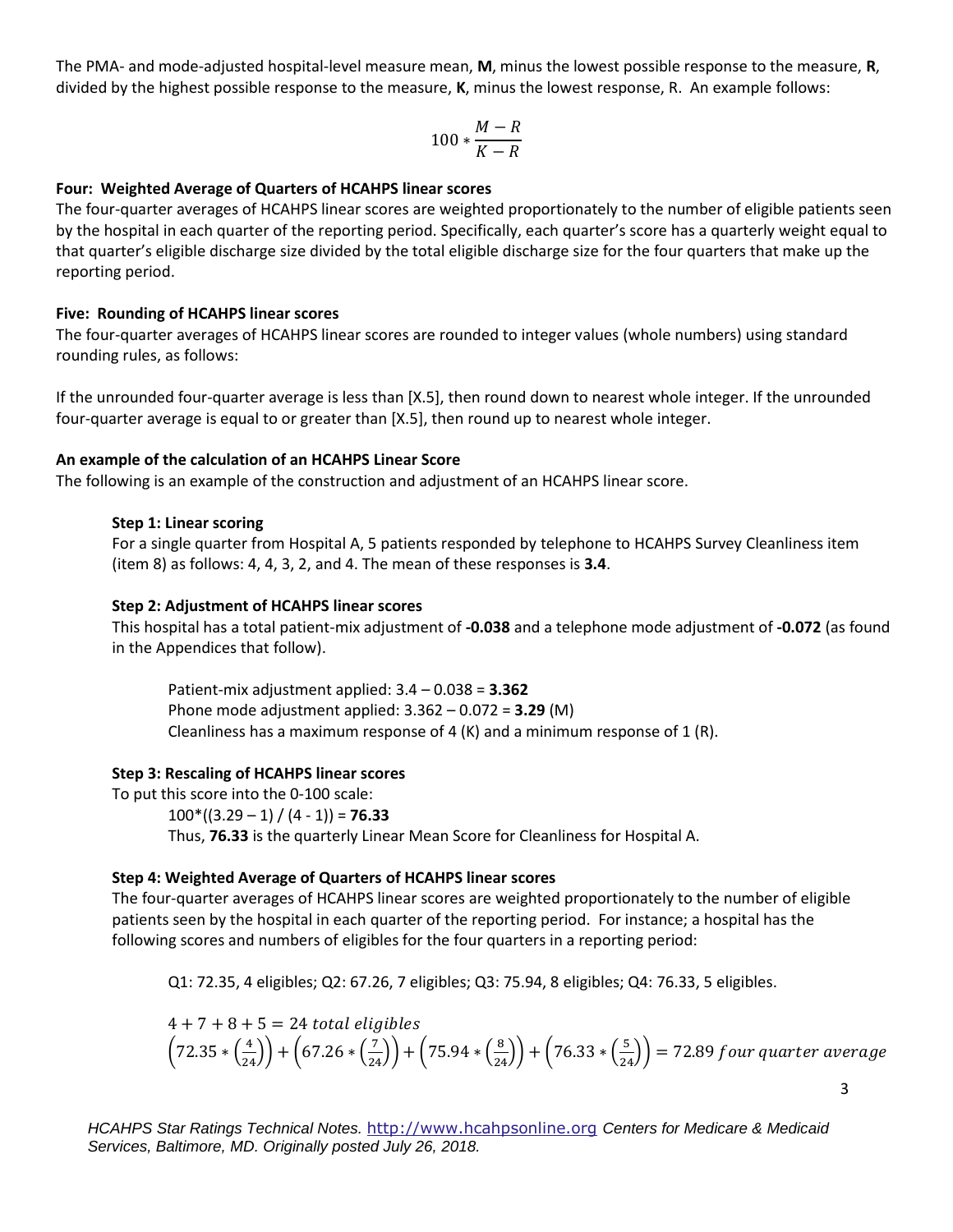### **Step 5: Rounding of HCAHPS linear scores**

Four-quarter averages of HCAHPS linear scores are rounded to integer values using standard rounding rules, as follows:

72.89: .89 is greater than .5; so the linear score is rounded up to the next integer, 73.

## **Conversion of Linear Scores into HCAHPS Star Ratings for the 11 HCAHPS Measures**

Next, CMS assigns 1, 2, 3, 4, or 5 whole stars (only whole stars are assigned; partial stars are not used) for each HCAHPS measure by applying statistical methods that utilize relative distribution and clustering.

The Star Rating for each of the 10 HCAHPS measures is determined by applying a clustering algorithm to the individual measure scores. Conceptually, the clustering algorithm identifies the 'gaps' in the data and creates five categories (one for each star rating) such that scores of hospitals in the same score category (star rating) are as similar as possible, and scores of hospitals in different categories are as different as possible. This clustering algorithm is the same one employed by CMS to determine Medicare Part C and Part D Star Ratings.

The variance in measure scores is separated into within-cluster and between-cluster sum of squares components. The algorithm develops clusters that minimize the variance of measure scores within the clusters. More specifically, the clustering algorithm minimizes the within-cluster sum of squares for each of the Star Ratings levels. The cut points (boundaries) for star assignments are derived from the range of individual measure Star Ratings per cluster. The star levels associated with each cluster are determined by ordering the means of each cluster. The cut points for the current HCAHPS Star Ratings are shown in Appendix C. Additional information about the clustering method can be found in Appendix D.

### **The HCAHPS Summary Star Rating**

In addition to Star Ratings for the 10 HCAHPS measures, CMS introduced a new metric, the HCAHPS Summary Star Rating, which is the average of all of the Star Ratings of the HCAHPS measures. The HCAHPS Summary Star Rating is constructed from the following components:

- $\triangleright$  The Star Ratings from each of the 6 HCAHPS Composite Measures
	- $\circ$  Communication with Nurses, Communication with Doctors, Responsiveness of Hospital Staff, Communication about Medicines, Discharge Information, and Care Transition.
- $\triangleright$  A single Star Rating for the HCAHPS Individual Items
	- o The average of the Star Ratings assigned to Cleanliness of Hospital Environment and Quietness of Hospital Environment.
- $\triangleright$  A single Star Rating for the HCAHPS Global Items
	- o The average of the Star Ratings assigned to Hospital Rating and Recommend the Hospital.

The 8 Star Ratings (6 Composite Measure Star Ratings + Star Rating for Individual Items + Star Rating for Global Items) are combined as a simple average to form the HCAHPS Summary Star Rating. In the final step, normal rounding rules are applied to the 8-measure average to arrive at the HCAHPS Summary Star Rating (1, 2, 3, 4, or 5 stars).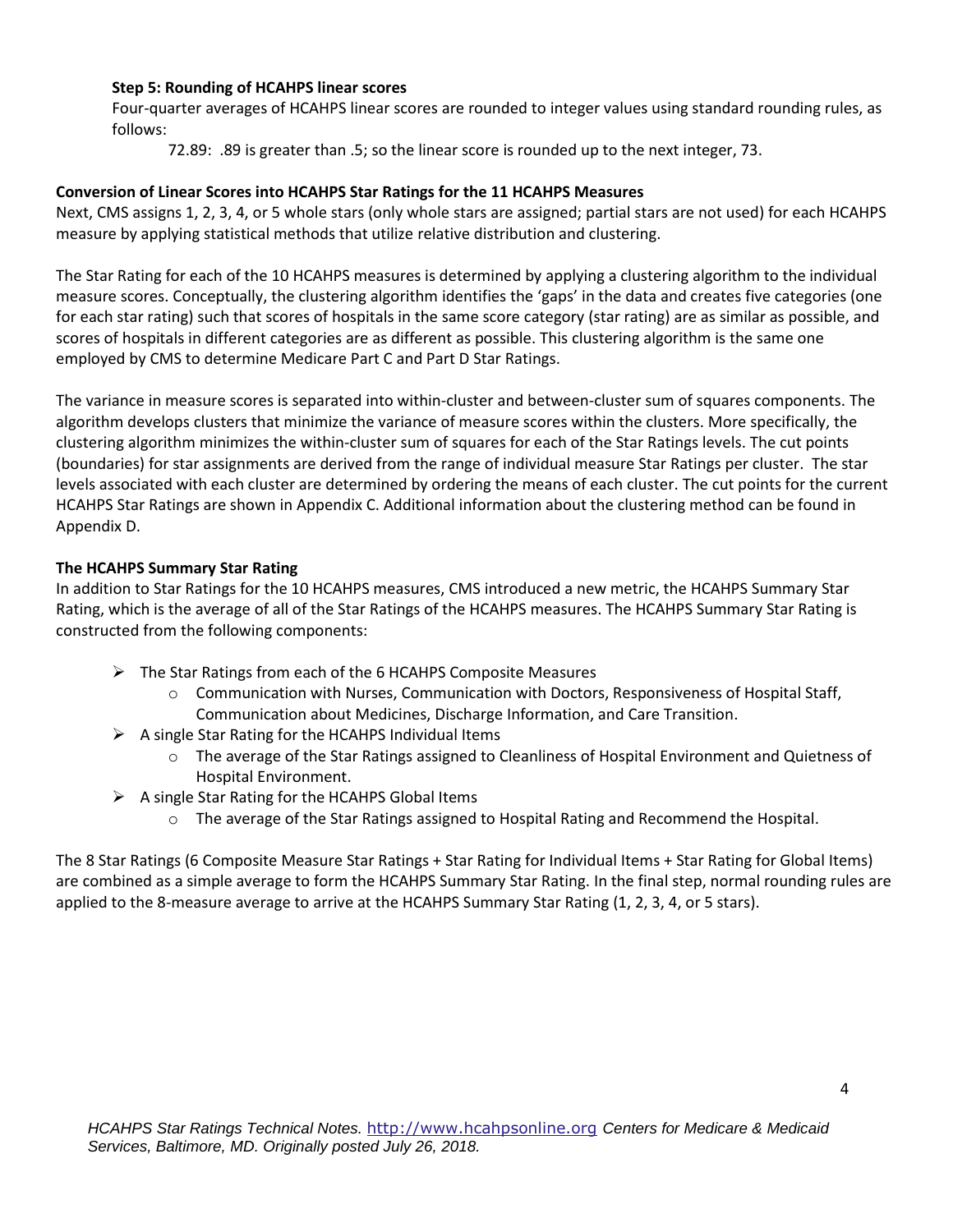## **An example of the calculation of the HCAHPS Summary Star Rating.**

The following is an example of how to calculate the HCAHPS Summary Star Rating. Suppose a hospital has Star Ratings for each of the 10 HCAHPS measures as shown in following table.

|                                            | 10<br><b>HCAHPS</b><br><b>Measure</b><br><b>Star</b><br>Ratings | 8 Star<br><b>Ratings</b><br>Used in<br><b>HCAHPS</b><br><b>Summary</b><br><b>Star Rating</b> | 9-Measure<br><b>HCAHPS Summary Star</b><br><b>Rating Average</b><br>(unrounded) | <b>HCAHPS</b><br><b>Summary</b><br><b>Star Rating</b><br>(rounded) |
|--------------------------------------------|-----------------------------------------------------------------|----------------------------------------------------------------------------------------------|---------------------------------------------------------------------------------|--------------------------------------------------------------------|
| <b>HCAHPS Composite Measures</b>           |                                                                 |                                                                                              |                                                                                 |                                                                    |
| <b>Communication with Nurses</b>           | 4                                                               | 4                                                                                            |                                                                                 |                                                                    |
| <b>Communication with Doctors</b>          | 3                                                               | 3                                                                                            |                                                                                 |                                                                    |
| Responsiveness of Hospital Staff           | 4                                                               | 4                                                                                            |                                                                                 |                                                                    |
| Pain Management                            | N/A                                                             | N/A                                                                                          |                                                                                 |                                                                    |
| <b>Communication about Medicines</b>       | 4                                                               | 4                                                                                            |                                                                                 |                                                                    |
| Discharge Information                      | 4                                                               | 4                                                                                            | $(4+3+4+4+4+3+5+3.5)/8$                                                         | 4                                                                  |
| <b>Care Transition</b>                     | 3                                                               | 3                                                                                            | $= 3.813$                                                                       |                                                                    |
| <b>HCAHPS Individual Items</b>             |                                                                 |                                                                                              |                                                                                 |                                                                    |
| <b>Cleanliness of Hospital Environment</b> | 5                                                               | $(5+5)/2$                                                                                    |                                                                                 |                                                                    |
| Quietness of Hospital Environment          | 5                                                               | $= 5$                                                                                        |                                                                                 |                                                                    |
| <b>HCAHPS Global Items</b>                 |                                                                 |                                                                                              |                                                                                 |                                                                    |
| <b>Hospital Rating</b>                     | 4                                                               | $(4+3)/2$                                                                                    |                                                                                 |                                                                    |
| Recommend the Hospital                     | 3                                                               | $= 3.5$                                                                                      |                                                                                 |                                                                    |

**Step 1:** Calculate a Star Rating for HCAHPS Individual Items by averaging the Star Ratings for Cleanliness of Hospital Environment and Quietness of Hospital Environment.

In this example, the Star Rating for HCAHPS Individual Items =  $(5+5)/2 = 5$ .

**Step 2:** Calculate a Star Rating for HCAHPS Global Items by averaging the Star Ratings for Hospital Rating and Recommend the Hospital.

In this example, the Star Rating for HCAHPS Global Items = (4+3)/2 = 3.5. *Note: Do not round this average.*

**Step 3:** Calculate the HCAHPS Summary Star Rating as the average of the 6 composite measure Star Ratings, the Star Rating for HCAHPS Individual Items, and the Star Rating for HCAHPS Global Items. In this example, the HCAHPS Summary Star Rating =  $(4+3+4+4+4+3+5+3.5)/8=3.813$ .

**Step 4:** Lastly, round the 8-Measure HCAHPS Summary Star Rating Average using the rounding table below. In this example, the hospital's HCAHPS Summary Star Rating rounds to 4 stars.

| CMS uses standard rounding rules for the assignment of HCAHPS Summary Stars, as follows: |  |
|------------------------------------------------------------------------------------------|--|
|------------------------------------------------------------------------------------------|--|

| <b>8-Measure HCAHPS Summary Star Rating</b><br>Average | <b>HCAHPS Summary Star Rating Assignment</b> |
|--------------------------------------------------------|----------------------------------------------|
| $≥1.00$ and <1.50                                      | 1 Star                                       |
| $≥1.50$ and <2.50                                      | 2 Stars                                      |
| $≥2.50$ and $< 3.50$                                   | 3 Stars                                      |
| ≥3.50 and $<4.50$                                      | 4 Stars                                      |
| $≥4.50$ and ≤5.00                                      | 5 Stars                                      |

*HCAHPS Star Ratings Technical Notes.* [http://www.hcahpsonline.org](http://www.hcahpsonline.org/) *Centers for Medicare & Medicaid Services, Baltimore, MD. Originally posted July 26, 2018.*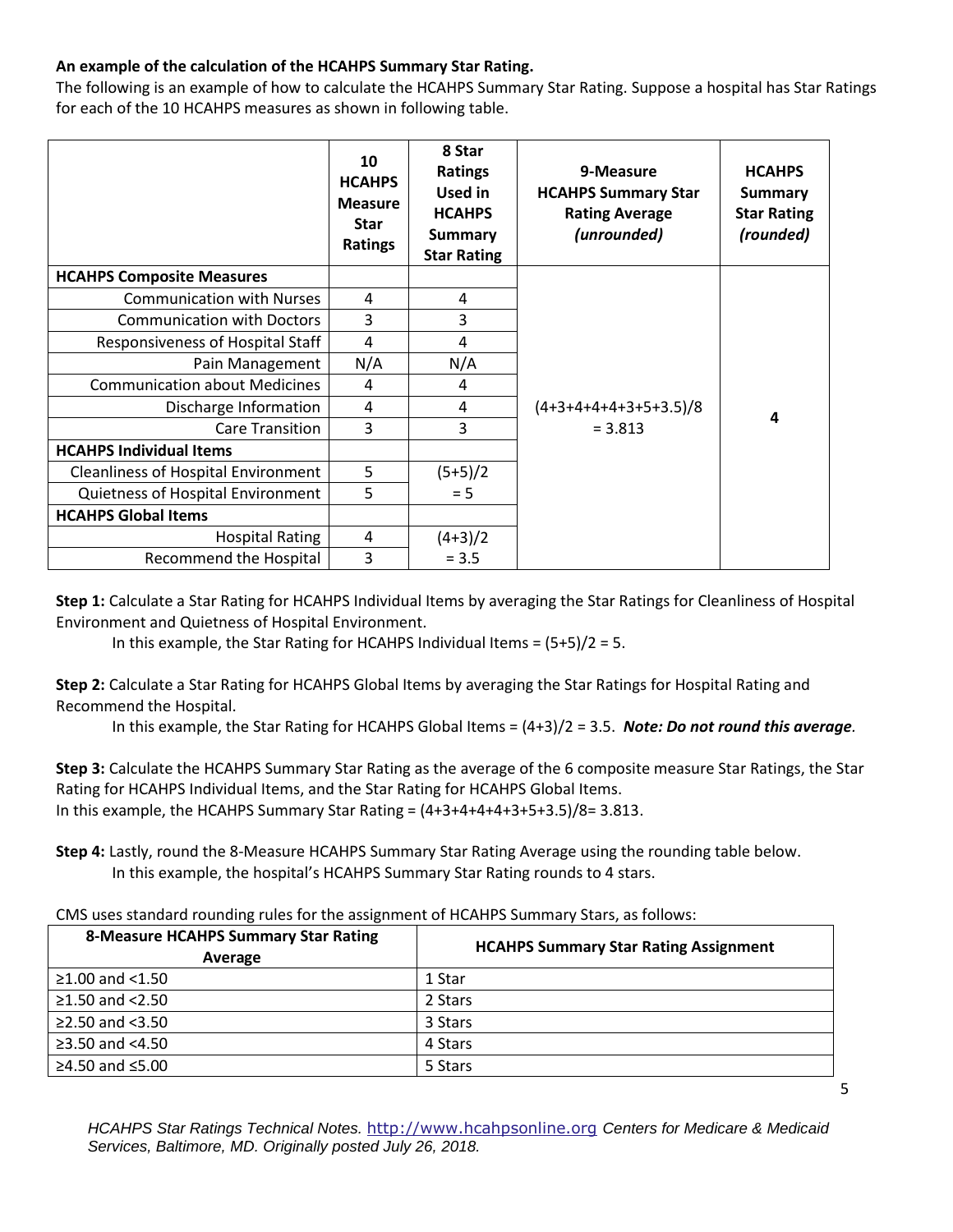**Appendix A, Table 1: HCAHPS Patient-Mix Adjustments of Linear Scores for Patients Discharged Between Quarter 1, 2017 and Quarter 4, 2017 (January 1, 2017 to December 31, 2017)**

| Patient-Mix<br>Adjustment (PMA)                                                           | Comm. with Nurses | Comm. with Doctors | Responsiveness of Hosp.<br>Staff | Comm. About Medicines | Cleanliness of Hosp. Env. | Quietness of Hosp. Env. | Discharge Information | Care Transition | Hospital Rating | Recommend the Hospital |
|-------------------------------------------------------------------------------------------|-------------------|--------------------|----------------------------------|-----------------------|---------------------------|-------------------------|-----------------------|-----------------|-----------------|------------------------|
| Education (per level;<br>1=8th grade or less and<br>6=More than 4-year<br>college degree) | 0.0138            | 0.0174             | 0.0234                           | 0.0500                | 0.0137                    | 0.0463                  | 0.0041                | 0.0012          | 0.1043          | 0.0165                 |
| Self-Rated Health (per<br>level; 1=Excellent and<br>5=Poor)                               | 0.0673            | 0.0696             | 0.0899                           | 0.0998                | 0.0643                    | 0.0672                  | 0.0108                | 0.0818          | 0.2529          | 0.0808                 |
| Response Percentile<br>(per 1% of response<br>percentile)                                 | 0.0023            | 0.0024             | 0.0032                           | 0.0034                | 0.0007                    | 0.0003                  | 0.0003                | 0.0023          | 0.0058          | 0.0021                 |
| <b>LANGUAGE SPOKEN AT</b><br><b>HOME</b>                                                  |                   |                    |                                  |                       |                           |                         |                       |                 |                 |                        |
| Spanish                                                                                   | $-0.0230$         | $-0.0500$          | $-0.0272$                        | $-0.0856$             | 0.0121                    | $-0.0815$               | $-0.0166$             | $-0.0184$       | $-0.4460$       | $-0.1372$              |
| Chinese                                                                                   | 0.0703            | 0.0524             | 0.0948                           | 0.0047                | 0.0199                    | $-0.0395$               | $-0.0206$             | 0.0937          | 0.0115          | 0.0021                 |
| R/V/P/O                                                                                   | 0.0204            | 0.0090             | 0.0602                           | $-0.0442$             | 0.0420                    | $-0.0888$               | 0.0023                | 0.0512          | 0.0058          | $-0.0179$              |
| English (REFERENCE)                                                                       | 0.0000            | 0.0000             | 0.0000                           | 0.0000                | 0.0000                    | 0.0000                  | 0.0000                | 0.0000          | 0.0000          | 0.0000                 |
| <b>AGE</b>                                                                                |                   |                    |                                  |                       |                           |                         |                       |                 |                 |                        |
| Age 18-24                                                                                 | 0.0646            | 0.0688             | 0.1411                           | $-0.1238$             | 0.0460                    | $-0.0123$               | $-0.0345$             | $-0.0349$       | 0.7034          | 0.2292                 |
| Age 25-34                                                                                 | 0.0349            | 0.0519             | 0.0496                           | $-0.1543$             | 0.0441                    | $-0.0291$               | $-0.0409$             | $-0.0777$       | 0.5709          | 0.1710                 |
| Age 35-44                                                                                 | 0.0208            | 0.0337             | 0.0281                           | $-0.1529$             | 0.0634                    | $-0.0054$               | $-0.0426$             | $-0.0702$       | 0.4650          | 0.1390                 |
| Age 45-54                                                                                 | $-0.0182$         | $-0.0141$          | $-0.0193$                        | $-0.1820$             | 0.0510                    | $-0.0049$               | $-0.0493$             | $-0.0931$       | 0.2541          | 0.0674                 |
| Age 55-64                                                                                 | $-0.0415$         | $-0.0396$          | $-0.0506$                        | $-0.1730$             | 0.0416                    | 0.0001                  | $-0.0517$             | $-0.1007$       | 0.1018          | 0.0271                 |
| Age 65-74                                                                                 | $-0.0579$         | $-0.0622$          | $-0.0612$                        | $-0.1602$             | 0.0334                    | $-0.0142$               | $-0.0496$             | $-0.1017$       | $-0.0254$       | $-0.0051$              |
| Age 75-84                                                                                 | $-0.0376$         | $-0.0423$          | $-0.0406$                        | $-0.0937$             | 0.0287                    | $-0.0057$               | $-0.0245$             | $-0.0499$       | $-0.0472$       | $-0.0110$              |
| Age 85+ (REFERENCE)                                                                       | 0.0000            | 0.0000             | 0.0000                           | 0.0000                | 0.0000                    | 0.0000                  | 0.0000                | 0.0000          | 0.0000          | 0.0000                 |
| <b>SERVICE LINE</b>                                                                       |                   |                    |                                  |                       |                           |                         |                       |                 |                 |                        |
| Male Medical                                                                              | $-0.0179$         | 0.0035             | $-0.0252$                        | $-0.1056$             | $-0.1145$                 | $-0.0038$               | $-0.0257$             | $-0.0250$       | $-0.0405$       | $-0.0332$              |
| Male Surgical                                                                             | $-0.0419$         | $-0.1594$          | $-0.0652$                        | $-0.1863$             | $-0.1335$                 | -0.0449                 | $-0.0651$             | $-0.1092$       | $-0.3433$       | $-0.1383$              |
| <b>Female Medical</b><br>(REFERENCE)                                                      | 0.0000            | 0.0000             | 0.0000                           | 0.0000                | 0.0000                    | 0.0000                  | 0.0000                | 0.0000          | 0.0000          | 0.0000                 |
| <b>Female Surgical</b>                                                                    | $-0.0200$         | $-0.1668$          | $-0.0387$                        | $-0.0625$             | $-0.0177$                 | $-0.0655$               | $-0.0546$             | $-0.0844$       | $-0.2952$       | $-0.1058$              |
| <b>Female Maternity</b>                                                                   | $-0.1059$         | $-0.2062$          | $-0.2405$                        | $-0.2413$             | $-0.0055$                 | $-0.1870$               | $-0.0598$             | $-0.1002$       | $-0.6318$       | $-0.2366$              |
| <b>INTERACTIONS</b>                                                                       |                   |                    |                                  |                       |                           |                         |                       |                 |                 |                        |
| Surgical Line $*$ Age <sup>1</sup>                                                        | 0.0010            | 0.0125             | $-0.0022$                        | 0.0030                | $-0.0031$                 | 0.0027                  | $-0.0015$             | 0.0057          | 0.0245          | 0.0087                 |
| Maternity Line * Age <sup>1</sup>                                                         | 0.0087            | 0.0135             | 0.0126                           | 0.0151                | $-0.0059$                 | $-0.0019$               | 0.0089                | 0.0090          | 0.0870          | 0.0252                 |

 $^1$  Age takes on the values of 1 to 8 as follows: (1: 18 to 24); (2: 25 to 34); (3: 35 to 44); (4: 45 to 54); (5: 55 to 64); (6: 65 to 74); (7: 75 to 84); and (8: 85+).

6

*HCAHPS Star Ratings Technical Notes.* [http://www.hcahpsonline.org](http://www.hcahpsonline.org/) *Centers for Medicare & Medicaid Services, Baltimore, MD. Originally posted July 26, 2018.*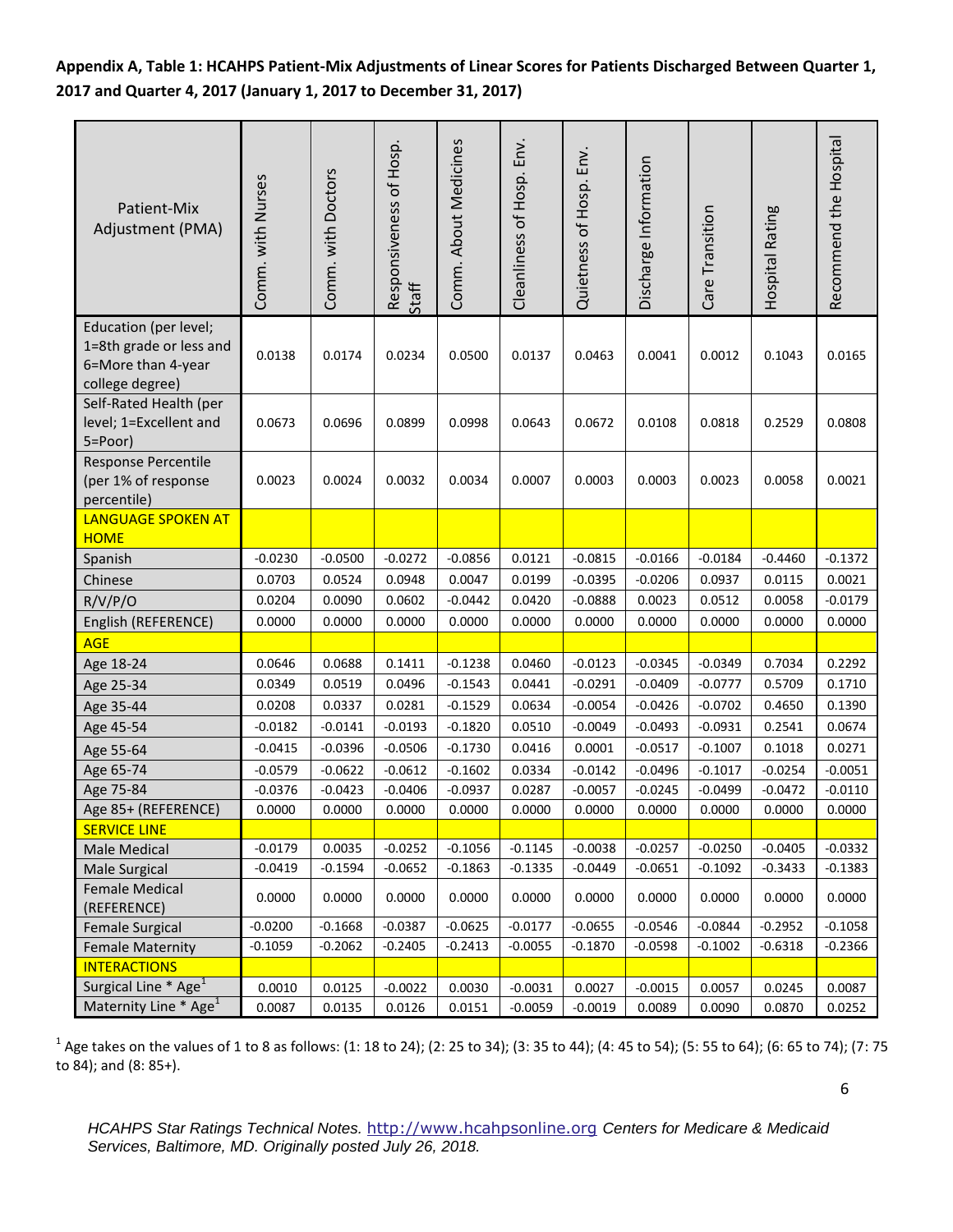**Appendix A, Table 2: National Means of PMA Variables for Patients Discharged Between Quarter 1, 2017 and Quarter 4, 2017 (January 1, 2017 to December 31, 2017)** 

| Patient-Mix Adjustment<br>(PMA)                                                        | <b>National Mean</b> |
|----------------------------------------------------------------------------------------|----------------------|
| Education (per level;<br>1=8th grade or less and 6=More<br>than 4-year college degree) | 3.776                |
| Self-Rated Health (per level;<br>1=Excellent and 5=Poor)                               | 2.763                |
| Response Percentile                                                                    | 12.6%                |
| <b>LANGUAGE SPOKEN AT HOME</b>                                                         |                      |
| Spanish                                                                                | 5.1%                 |
| Chinese                                                                                | 0.4%                 |
| R/V/P/O                                                                                | 1.8%                 |
| English (REFERENCE)                                                                    | 92.6%                |
| <b>AGE</b>                                                                             |                      |
| Age 18-24                                                                              | 2.9%                 |
| Age 25-34                                                                              | 9.5%                 |
| Age 35-44                                                                              | 6.1%                 |
| Age 45-54                                                                              | 8.7%                 |
| Age 55-64                                                                              | 18.8%                |
| Age 65-74                                                                              | 26.5%                |
| Age 75-84                                                                              | 19.4%                |
| Age 85+ (REFERENCE)                                                                    | 8.0%                 |
| <b>SERVICE LINE</b>                                                                    |                      |
| <b>Male Medical</b>                                                                    | 23.4%                |
| Male Surgical                                                                          | 18.2%                |
| Female Medical (REFERENCE)                                                             | 27.6%                |
| <b>Female Surgical</b>                                                                 | 19.2%                |
| <b>Female Maternity</b>                                                                | 11.7%                |
| <b>INTERACTIONS</b>                                                                    |                      |
| Surgical Line * Age <sup>1</sup>                                                       | 2.058                |
| Maternity Line * Age <sup>1</sup>                                                      | 0.238                |

 $^1$  Age takes on the values of 1 to 8 as follows: (1: 18 to 24); (2: 25 to 34); (3: 35 to 44); (4: 45 to 54); (5: 55 to 64); (6: 65 to 74); (7: 75 to 84); and (8: 85+).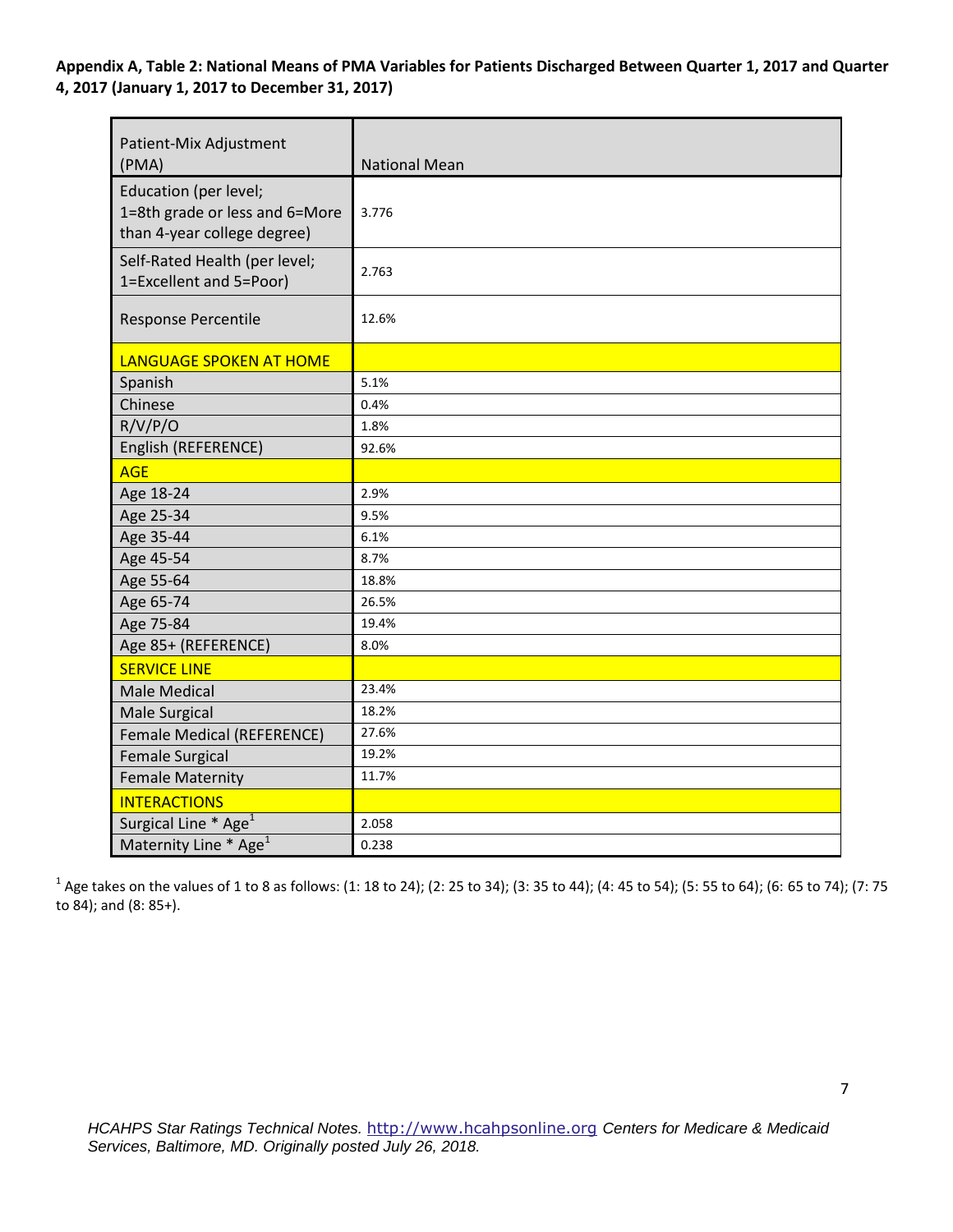## **Appendix B1: Survey Mode Adjustments of HCAHPS Linear Scores to Adjust to a Reference of Mail Mode (for HCAHPS score adjustments prior to April 2017 discharges)**

|                                            | <b>Phone Only</b> | <b>Mixed</b> | <b>Active IVR</b> |
|--------------------------------------------|-------------------|--------------|-------------------|
| <b>HCAHPS Composite Measures</b>           |                   |              |                   |
| <b>Communication with Nurses</b>           | $-0.031$          | 0.005        | $-0.010$          |
| <b>Communication with Doctors</b>          | 0.011             | 0.028        | 0.009             |
| Responsiveness of Hospital Staff           | $-0.049$          | 0.024        | $-0.001$          |
| <b>Communication about Medicines</b>       | $-0.044$          | 0.013        | $-0.011$          |
| Discharge Information                      | $-0.013$          | 0.002        | $-0.032$          |
| <b>Care Transition</b>                     | $-0.064$          | $-0.030$     | 0.061             |
| <b>HCAHPS Individual Items</b>             |                   |              |                   |
| <b>Cleanliness of Hospital Environment</b> | $-0.072$          | $-0.032$     | $-0.037$          |
| Quietness of Hospital Environment          | $-0.044$          | $-0.038$     | $-0.109$          |
| <b>HCAHPS Global Items</b>                 |                   |              |                   |
| <b>Hospital Rating</b>                     | $-0.057$          | 0.008        | $-0.001$          |
| <b>Recommend the Hospital</b>              | $-0.049$          | $-0.008$     | $-0.018$          |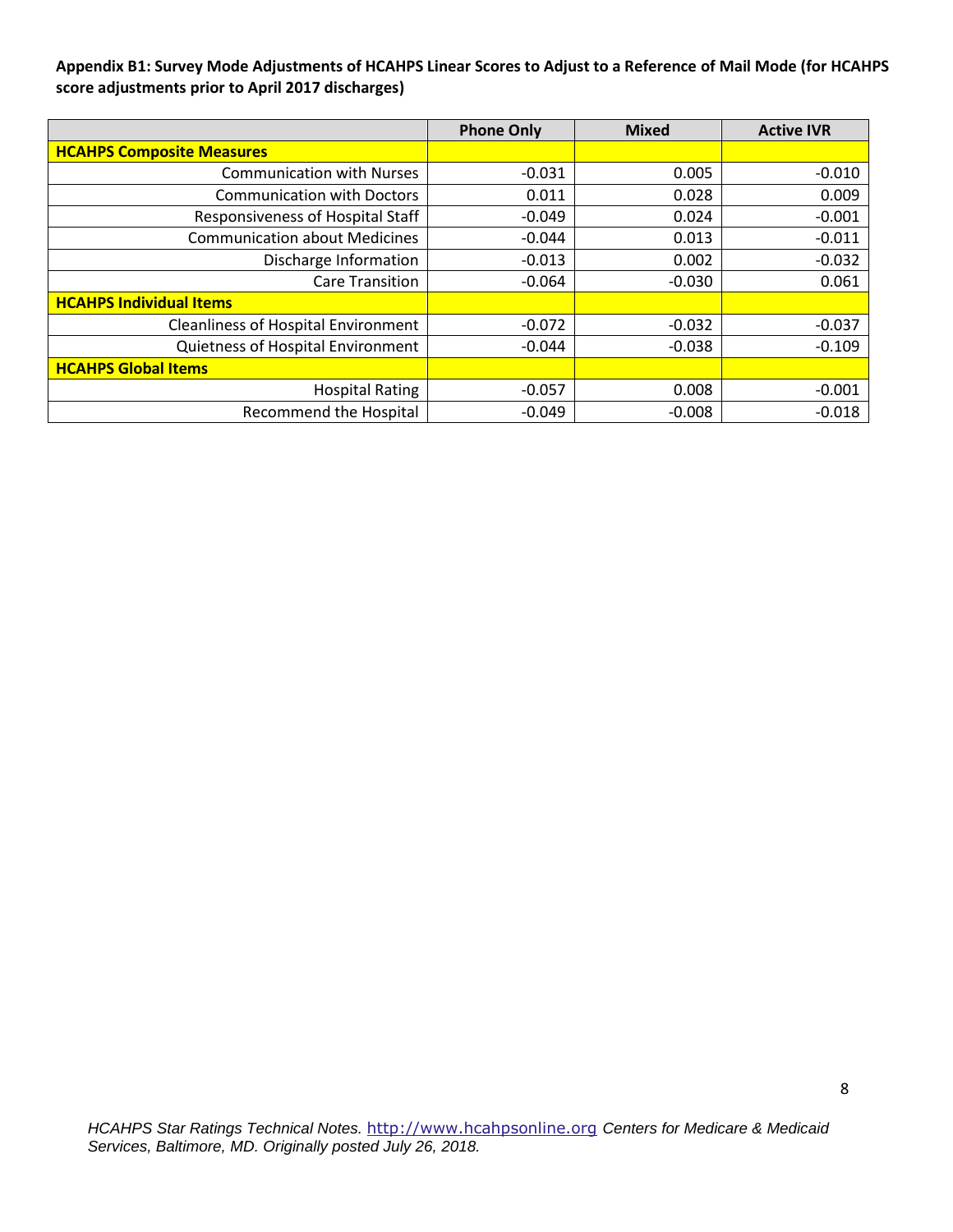**Appendix B2: Survey Mode Adjustments of HCAHPS Linear Scores to Adjust to a Reference of Mail Mode (for HCAHPS score adjustments beginning with April 2017 discharges)** 

|                                            | <b>Phone Only</b> | <b>Mixed</b> | <b>Active IVR</b> |
|--------------------------------------------|-------------------|--------------|-------------------|
| <b>HCAHPS Composite Measures</b>           |                   |              |                   |
| <b>Communication with Nurses</b>           | $-0.043$          | $-0.049$     | 0.013             |
| <b>Communication with Doctors</b>          | $-0.020$          | $-0.008$     | 0.036             |
| Responsiveness of Hospital Staff           | $-0.010$          | $-0.055$     | 0.042             |
| <b>Communication about Medicines</b>       | $-0.011$          | $-0.004$     | 0.023             |
| Discharge Information                      | $-0.017$          | $-0.012$     | $-0.016$          |
| <b>Care Transition</b>                     | $-0.024$          | $-0.028$     | 0.009             |
| <b>HCAHPS Individual Items</b>             |                   |              |                   |
| <b>Cleanliness of Hospital Environment</b> | $-0.018$          | $-0.046$     | 0.019             |
| Quietness of Hospital Environment          | $-0.105$          | $-0.080$     | $-0.056$          |
| <b>HCAHPS Global Items</b>                 |                   |              |                   |
| <b>Hospital Rating</b>                     | $-0.166$          | $-0.142$     | 0.079             |
| <b>Recommend the Hospital</b>              | $-0.043$          | $-0.035$     | 0.030             |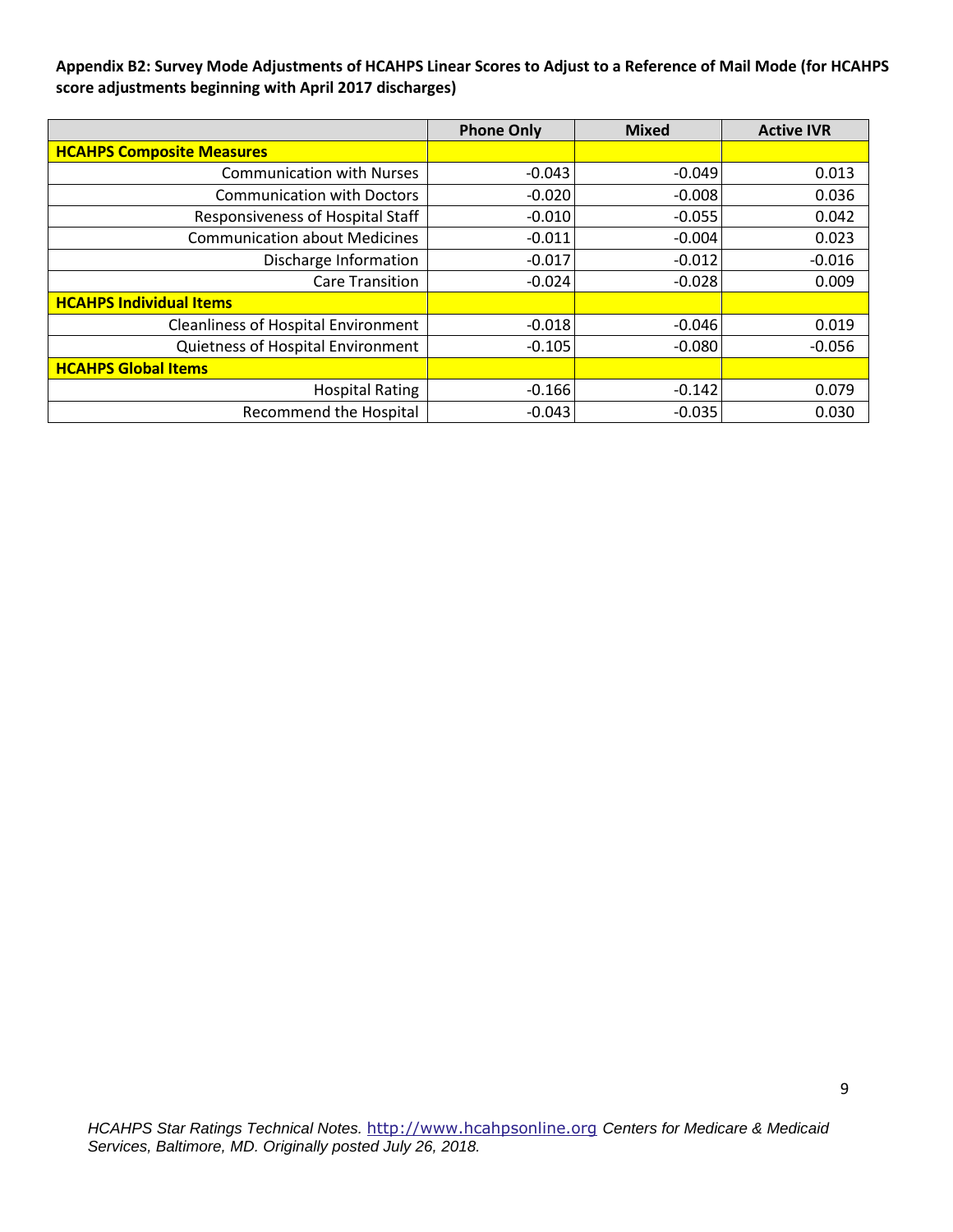**Appendix C: HCAHPS Star Rating Cut Points for Patients Discharged Between Quarter 4, 2016 and Quarter 3, 2017 (October 1, 2016 to September 30, 2017)** 

|                                            | 1 Star | 2 Stars                | 3 Stars          | 4 Stars          | 5 Stars   |
|--------------------------------------------|--------|------------------------|------------------|------------------|-----------|
| <b>HCAHPS Composite Measures</b>           |        |                        |                  |                  |           |
| <b>Communication with Nurses</b>           | < 87   | $\geq$ 87 to <90       | $≥90$ to <93     | $≥93$ to $<95$   | $\geq$ 95 |
| <b>Communication with Doctors</b>          | < 87   | ≥87 to <90             | $≥90$ to <93     | $≥93$ to <95     | $\geq$ 95 |
| Responsiveness of Hospital Staff           | <79    | $≥79$ to $≤83$         | $≥83$ to $≤87$   | $≥87$ to <91     | $\geq$ 91 |
| <b>Communication about Medicines</b>       | < 72   | $≥72$ to $≤77$         | $≥77$ to $≤81$   | $≥81$ to $≤86$   | $\geq 86$ |
| Discharge Information                      | < 81   | $≥81$ to $≤85$         | ≥85 to <89       | $\geq$ 89 to <91 | $\geq$ 91 |
| <b>Care Transition</b>                     | <77    | $≥77$ to $≤80$         | $≥80$ to <83     | $≥83$ to $≤87$   | $\geq 87$ |
| <b>HCAHPS Individual Items</b>             |        |                        |                  |                  |           |
| <b>Cleanliness of Hospital Environment</b> | < 83   | $≥83$ to $<87$         | ≥87 to <91       | $≥91$ to $≤94$   | $\geq 94$ |
| Quietness of Hospital Environment          | <77    | ≥77 to <81             | $\geq 81$ to <85 | $\geq$ 85 to <90 | $\geq 90$ |
| <b>HCAHPS Global Items</b>                 |        |                        |                  |                  |           |
| <b>Hospital Rating</b>                     | < 81   | $\geq 81$ to $\leq 86$ | ≥86 to <90       | $≥90$ to <93     | $\geq$ 93 |
| <b>Recommend the Hospital</b>              | < 81   | $\geq 81$ to <86       | ≥86 to <90       | ≥90 to <94       | $\geq 94$ |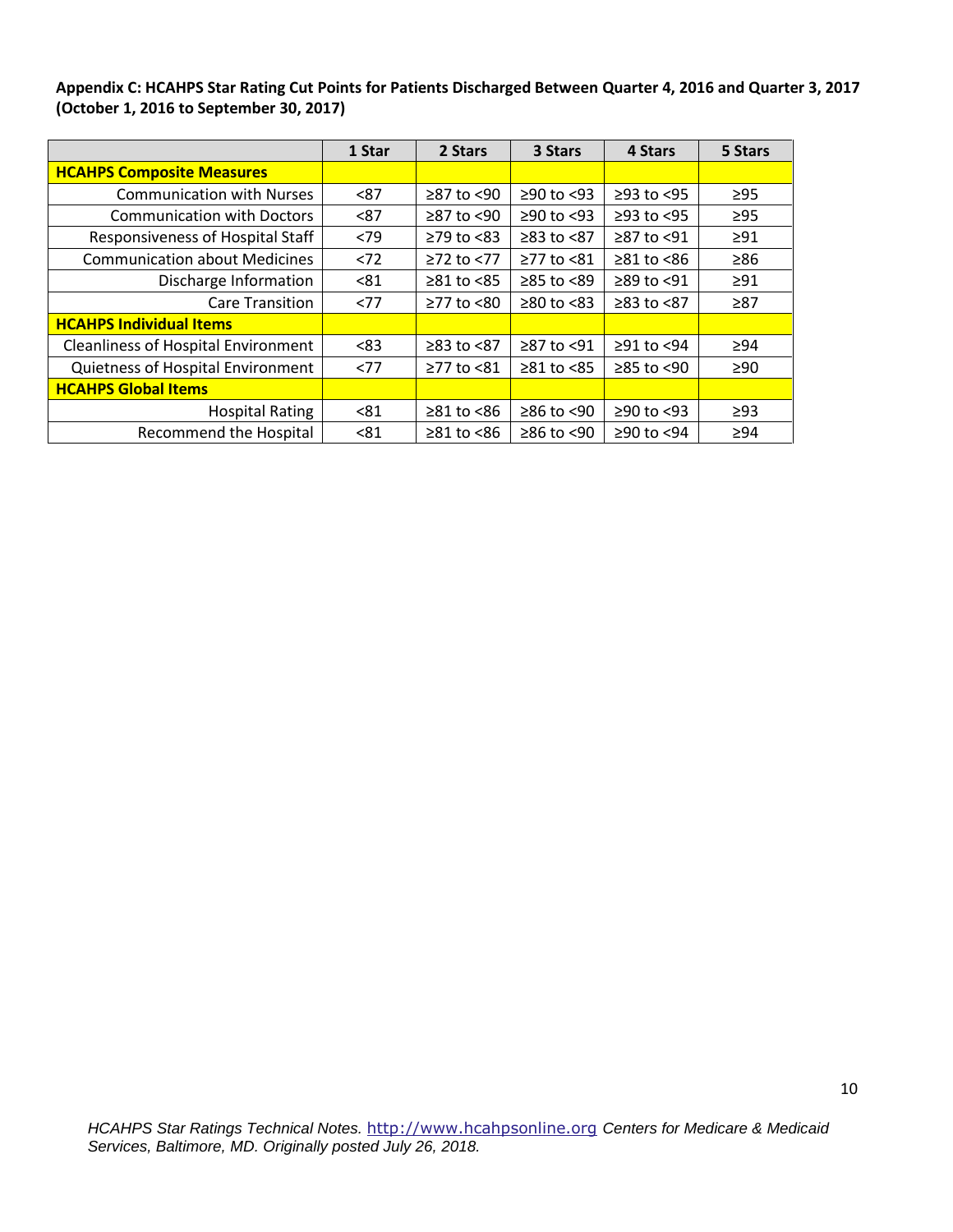## **Appendix D: Individual Measure Star Assignment Process**

Below are detailed steps of the clustering method to develop individual measure stars. For each measure, the clustering method does the following:

- 1. Produces the individual measure distance matrix.
- 2. Groups the measure scores into an initial set of clusters.
- 3. Selects the final set of clusters.

# **1. Produce the individual measure distance matrix.**

For each pair of hospital j and k (j>=k) among the n hospitals with measure score data, compute the Euclidian distance of their measure scores (e.g., the absolute value of the difference between the two measure scores). Enter this distance in row j and column k of a distance matrix with n rows and n columns. This matrix can be produced using the DISTANCE procedure in SAS as follows:

proc distance data=inclusterdat out=distancedat method=Euclid;

```
var interval(measure_score);
    id CCN;
run;
```
In the above code, the input data set, *inclusterdat,* is the list of hospitals with scores for a particular measure. Each record has a unique identifier, CCN. The option *method=Euclid* specifies that distances between hospital measure scores should be based on Euclidean distance. The input data contain a variable called *measure\_score.* In the *var* call, the parentheses around *measure\_score* indicate that *measure\_score* is considered to be an interval or numeric variable. The distances computed by this code are stored to an output data set called *distancedat.* 

# **2. Create a tree of cluster assignments.**

The distance matrix calculated in Step 1 is the input to the clustering procedure. The stored distance algorithm is implemented to compute cluster assignments. The following process is implemented by using the CLUSTER procedure in SAS:

- a. The input measure score distances are squared.
- b. The clusters are initialized by assigning each hospital to its own cluster.
- c. In order to determine which pair of clusters to merge, Ward's minimum variance method is used to separate the variance of the measure scores into within-cluster and between-cluster sum of squares components.
- d. From the existing clusters, two clusters will be selected for merging to minimize the within-cluster sum of squares over all possible sets of clusters that might result from a merge.
- e. Steps b and c are repeated to reduce the number of clusters by one until a single cluster containing all hospitals results.

The result is a data set that contains a tree-like structure of cluster assignments, from which any number of clusters between 1 and the number of hospital measure scores could be computed. The SAS code for implementing these steps is:

proc cluster data=distancedat method=ward outtree=treedat noprint;

id CCN;

run;